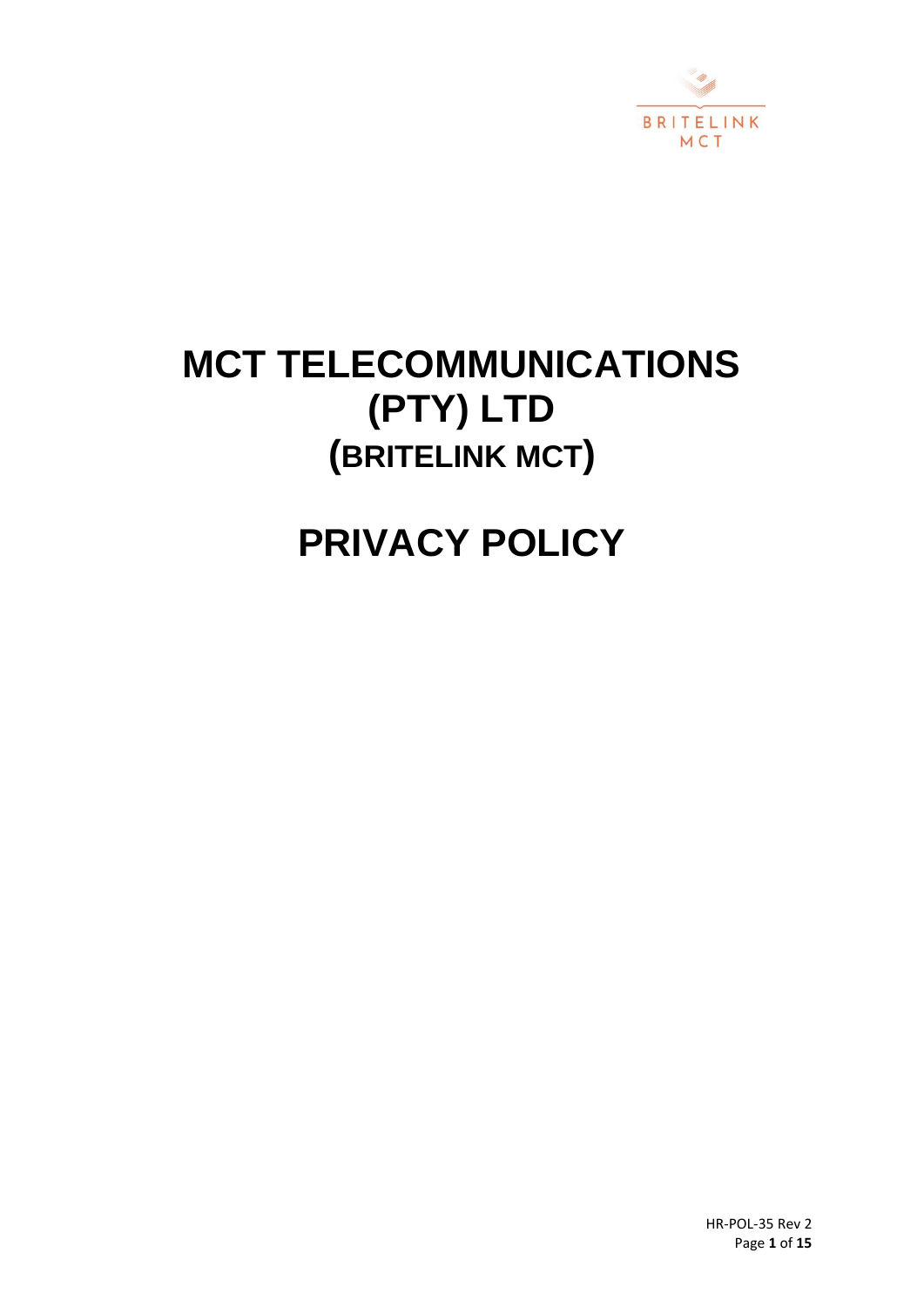

# **TABLE OF CONTENTS**

| $\mathbf{1}$ |                                                                       |
|--------------|-----------------------------------------------------------------------|
| 2            |                                                                       |
| 3            |                                                                       |
| 4            |                                                                       |
| 5            | SPECIAL PERSONAL INFORMATION AND PERSONAL INFORMATION OF CHILDREN  5  |
| 6            |                                                                       |
| 7            |                                                                       |
| 8            |                                                                       |
| 9            | STORAGE AND PROCESSING OF PERSONAL INFORMATION BY MCT AND THIRD PARTY |
| 10           |                                                                       |
| 11           |                                                                       |
| 12           |                                                                       |
| 13           |                                                                       |
| 14           | PROVISION OF PERSONAL INFORMATION TO THIRD PARTy SERVICE PROVIDERS 11 |
| 15           |                                                                       |
| 16           |                                                                       |
| 17           |                                                                       |
| 18           |                                                                       |
| 19           |                                                                       |
| 20           |                                                                       |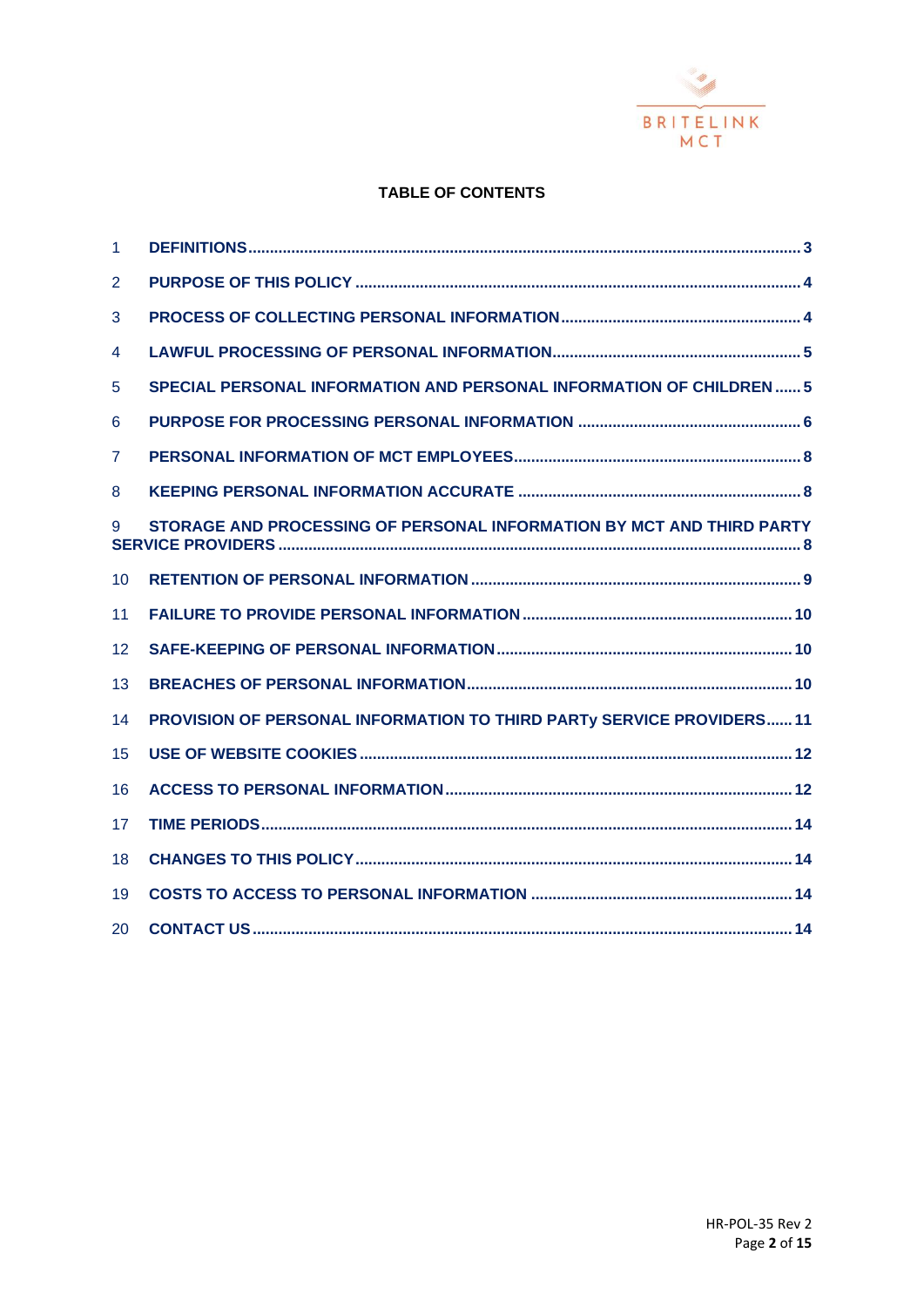

# 1 **DEFINITIONS**

In this Policy (as defined below), unless the context requires otherwise, the following words and expressions bear the meanings assigned to them and cognate expressions bear corresponding meanings –

- 1.1 "**Child**" means any natural person under the age of 18 (eighteen) years;
- 1.2 "**Data Breach**" means a breach of security leading to the accidental or unlawful destruction, loss, alteration, unauthorised disclosure of, or access to, Personal Information under the control of or in the possession of MCT;
- 1.3 "**Data Subject**" has the meaning ascribed thereto under POPIA;
- 1.4 "**Employees**" means any employee of the MCT;
- 1.5 **"MCT"** means MCT Telecommunications (Pty) Ltd, trading as Britelink MCT, a company providing fibre optic communication solutions incorporated and registered in the Republic of South Africa under registration number 1997/013760/07. **"Us", "we"** and **"our"** has the corresponding meaning;
- 1.6 "**Personal Information**" has the meaning ascribed thereto under POPIA and specifically includes any form of information that can be used to identify a Data Subject;
- 1.7 "**Policy**" means this Privacy Policy;
- 1.8 "**POPIA**" means the Protection of Personal Information Act No. 4 of 2013;
- 1.9 "**Processing**" has the meaning ascribed thereto under POPIA. "**Process**" has a corresponding meaning;
- 1.10 "**Regulator**" means the Information Regulator established in terms of the Act;
- 1.11 "**Responsible Party**" means a public or private body or any other person which alone or in conjunction with others, determines the purpose of and means for Processing Personal Information;
- 1.12 "**Special Personal Information**" means Personal Information concerning a Data Subject's religious or philosophical beliefs, race or ethnic origin, trade union membership, political opinions, health, sexual life, biometric information or criminal behaviour; and
- 1.13 "**Third Party**" means any independent contractor, agent, consultant, sub-contractor or other representative of MCT.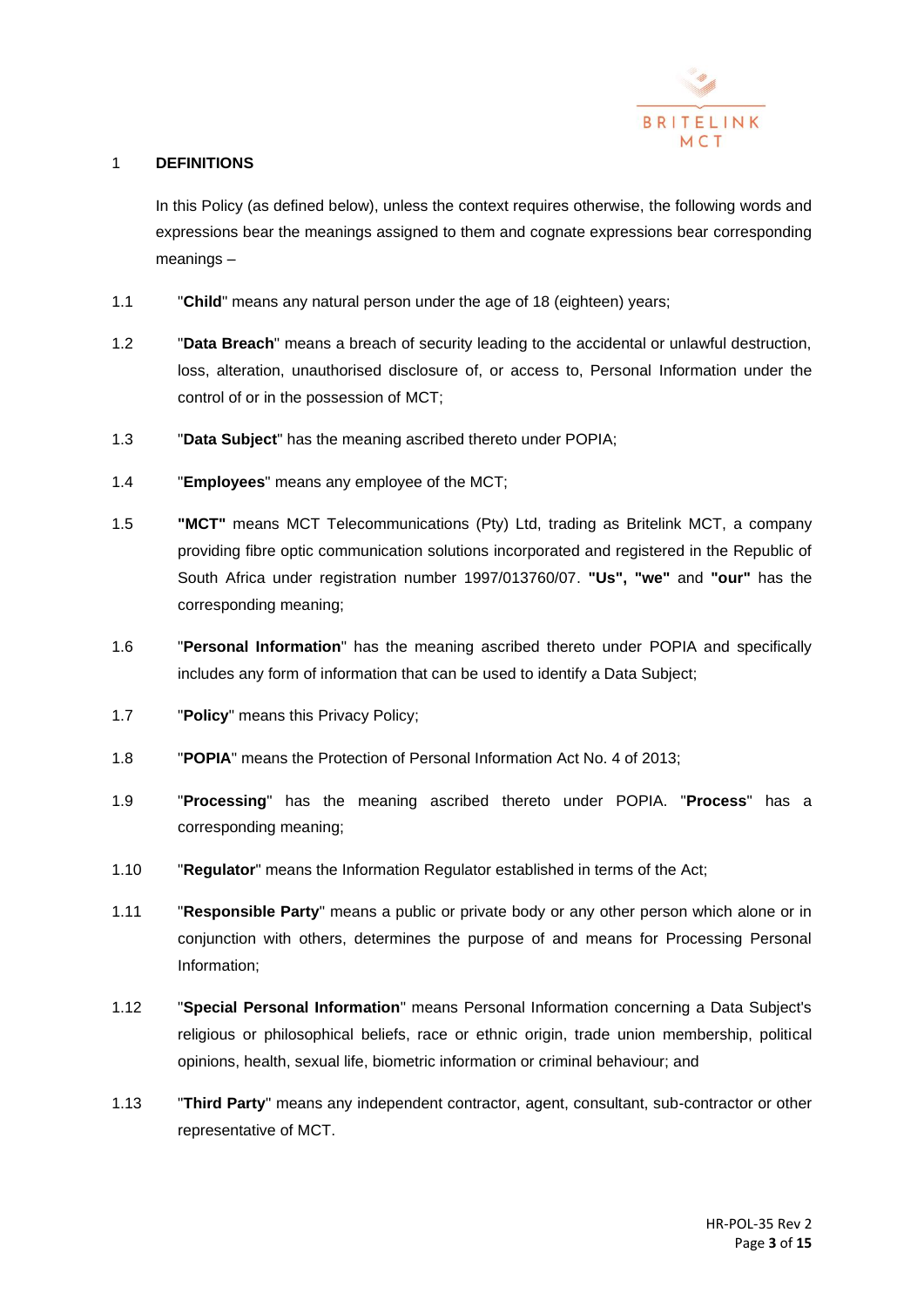

# 2 **PURPOSE OF THIS POLICY**

- 2.1 The purpose of this Policy is to inform Data Subjects about how MCT Processes their Personal Information.
- 2.2 MCT, in its capacity as Responsible Party, shall strive to observe, and comply with its obligations under POPIA as well as accepted information protection principles, practices and guidelines when it Processes Personal Information from or in respect of a Data Subject.
- 2.3 This Policy applies to Personal Information collected by MCT in connection with the goods and services which MCT provides and offers. This includes information collected directly from you as a Data Subject, as well as information we collect indirectly though our service providers who collect your information on our behalf.
- 2.4 This Privacy Policy does not apply to the information practices of Third Party companies who we may engage with in relation to our business operations (including, without limitation, their websites, platforms and/or applications) which we do not own or control; or individuals that MCT does not manage or employ. These Third Party sites may have their own privacy policies and terms and conditions and we encourage you to read them before using them.

# 3 **PROCESS OF COLLECTING PERSONAL INFORMATION**

- <span id="page-3-0"></span>3.1 MCT collects Personal Information directly from Data Subjects, unless an exception is applicable (such as, for example, where the Data Subject has made the Personal Information public or the Personal Information is contained in or derived from a public record).
- 3.2 MCT will always collect Personal Information in a fair, lawful and reasonable manner to ensure that it protects the Data Subject's privacy and will Process the Personal Information based on legitimate grounds in a manner that does not adversely affect the Data Subject in question.
- 3.3 MCT often collects Personal Information directly from the Data Subject and/or in some cases, from Third Parties. Where MCT obtains Personal Information from Third Parties, MCT will ensure that it obtains the consent of the Data Subject to do so or will only Process the Personal Information without the Data Subject's consent where MCT is permitted to do so in terms of clause [3.1](#page-3-0) above.
- 3.4 Examples of such Third Parties include: (i) our customers when MCT handles Personal Information on their behalf; (ii) recruitment agencies; (iii) other companies providing services to MCT; and (iv) where MCT makes use of publicly available sources of information.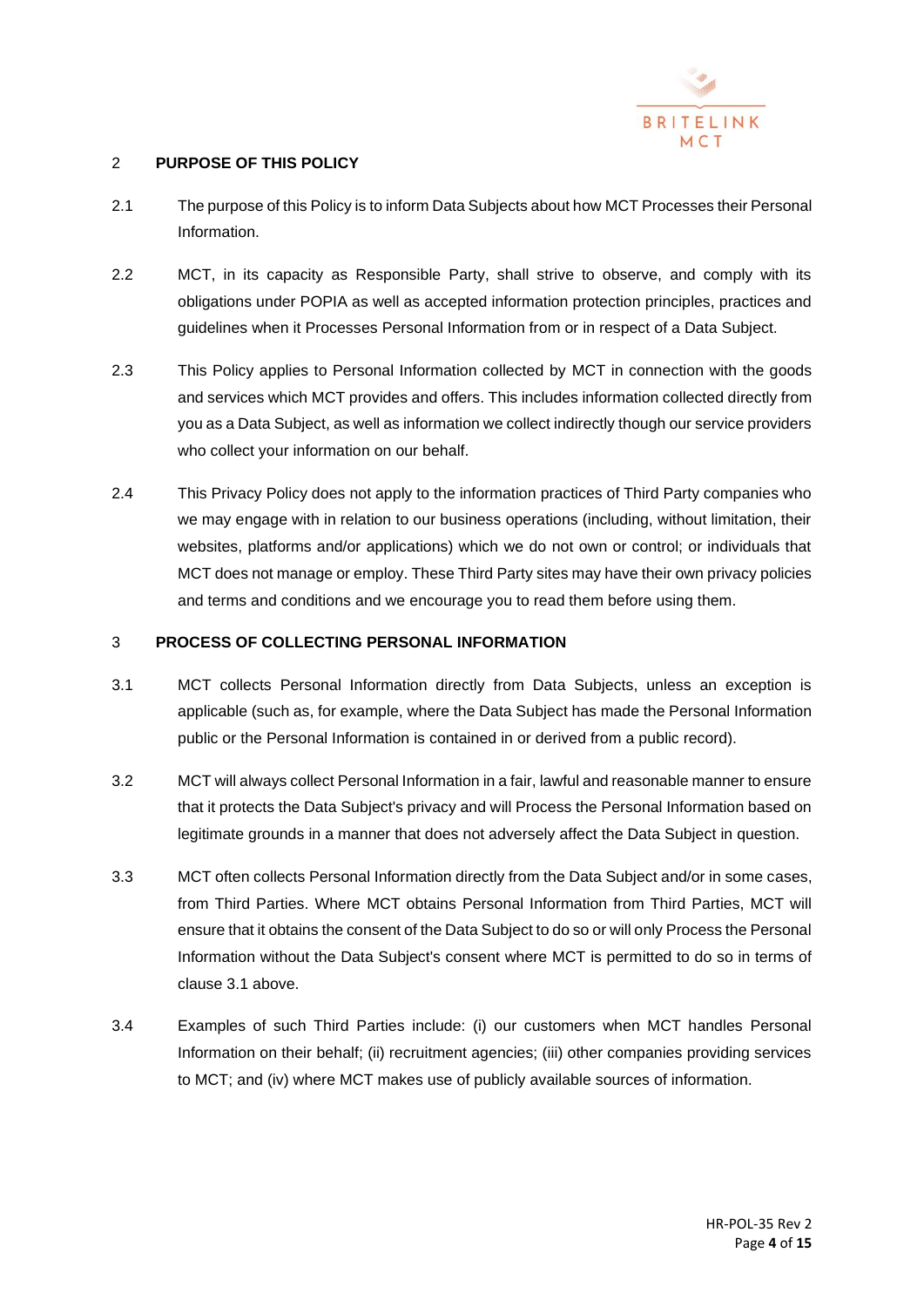

# 4 **LAWFUL PROCESSING OF PERSONAL INFORMATION**

- <span id="page-4-0"></span>4.1 Where MCT is the Responsible Party, it will only Process a Data Subject's Personal Information (other than for Special Personal Information) where –
- 4.1.1 consent of the Data Subject (or a competent person, where the Data Subject is a Child) is obtained;
- 4.1.2 Processing is necessary to carry out the actions for conclusion of a contract to which a Data Subject is party;
- 4.1.3 Processing complies with an obligation imposed by law on MCT;
- 4.1.4 Processing protects a legitimate interest of the Data Subject; and/or
- 4.1.5 Processing is necessary for pursuing the legitimate interests of MCT or of a third party to whom the information is supplied.
- 4.2 MCT will only Process Personal Information where one of the legal bases referred to in paragraph [4.1](#page-4-0) above are present.
- 4.3 Where required (i.e., where we are not relying on a legal ground listed in paragraph [4.1](#page-4-0) above), MCT will obtain the Data Subject's consent prior to collecting, and in any case prior to using or disclosing, the Personal Information for any purpose.
- 4.4 MCT will make the manner and reason for which the Personal Information will be Processed clear to the Data Subject.
- 4.5 Where MCT is relying on a Data Subject's consent as the legal basis for Processing Personal Information, the Data Subject may withdraw his/her/its consent or may object to MCT's Processing of the Personal Information at any time. However, this will not affect the lawfulness of any Processing carried out prior to the withdrawal of consent or any Processing justified by any other legal ground provided under POPIA.
- 4.6 If the consent is withdrawn or if there is otherwise a justified objection against the use or the Processing of such Personal Information, MCT will ensure that the Personal Information is no longer Processed.

# 5 **SPECIAL PERSONAL INFORMATION AND PERSONAL INFORMATION OF CHILDREN**

- 5.1 Special Personal Information is sensitive Personal Information of a Data Subject and MCT acknowledges that it will generally not Process Special Personal Information unless –
- 5.1.1 Processing is carried out in accordance with the Data Subject's consent;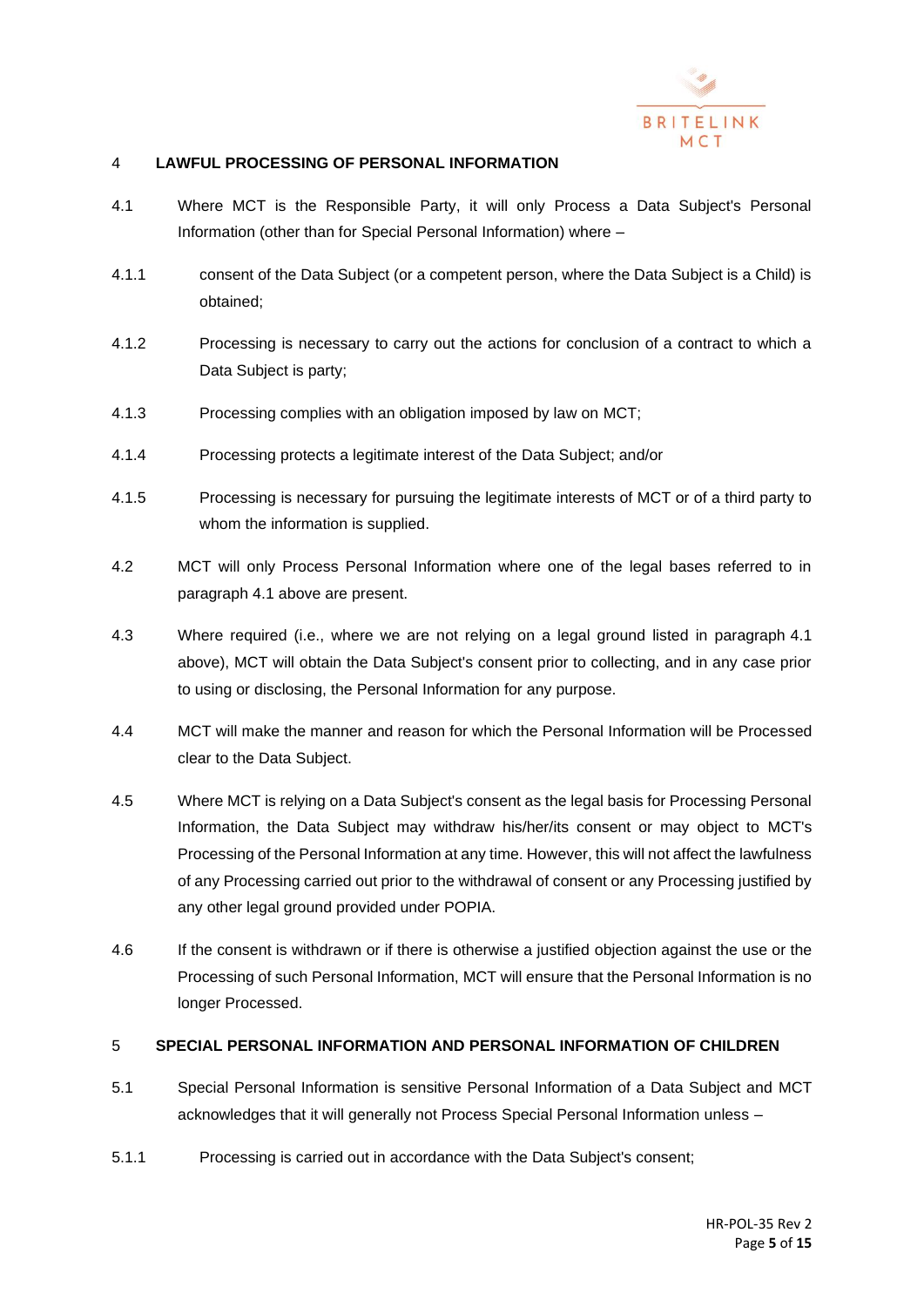

- 5.1.2 Processing is necessary for the establishment, exercise or defence of a right or obligation in law;
- 5.1.3 Processing is for historical, statistical or research purposes, subject to stipulated safeguards:
- 5.1.4 information has deliberately been made public by the Data Subject; or
- 5.1.5 specific authorisation applies in terms of POPIA.
- 5.2 MCT acknowledges that it may not Process any Personal Information concerning a Child and will only do so where it has obtained the consent of the parent or guardian of that Child or where it is permitted to do so in accordance with applicable laws.

# 6 **PURPOSE FOR PROCESSING PERSONAL INFORMATION**

- 6.1 MCT understands its obligation to make Data Subjects aware of the fact that it is Processing their Personal Information and inform them of the purpose for which MCT Processes such Personal Information.
- 6.2 MCT will only Process a Data Subject's Personal Information for a specific, lawful and clear purpose (or for specific, lawful and clear purposes) and will ensure that there is a legal basis for the Processing of any Personal Information. Further, MCT will ensure that Processing will relate only to the purpose for and of which the Data Subject has been made aware (and where relevant, consented to) and will not Process any Personal Information for any other purpose(s).
- <span id="page-5-0"></span>6.3 MCT will generally use Personal Information for purposes required to operate and manage its normal business operations and these purposes include one or more of the following nonexhaustive purposes –
- 6.3.1 for the purposes of providing its products or services to customers and where relevant, for purposes of doing appropriate customer onboarding and credit vetting;
- 6.3.2 for purposes of onboarding suppliers as approved suppliers of MCT. For this purpose, MCT will also Process a supplier's Personal Information for purposes of performing credit checks, and this may include engaging third party credit vetting agencies;
- 6.3.3 for purposes of monitoring the use of MCT's electronic systems and online platforms by consumers. MCT will, from time to time, engage Third Party service providers (who will Process the Data Subject's Personal Information on behalf of MCT) to facilitate this;
- 6.3.4 for purposes of preventing, discovering and investigating non-compliance with this Policy and other MCT policies, and investigating fraud, or other related matters;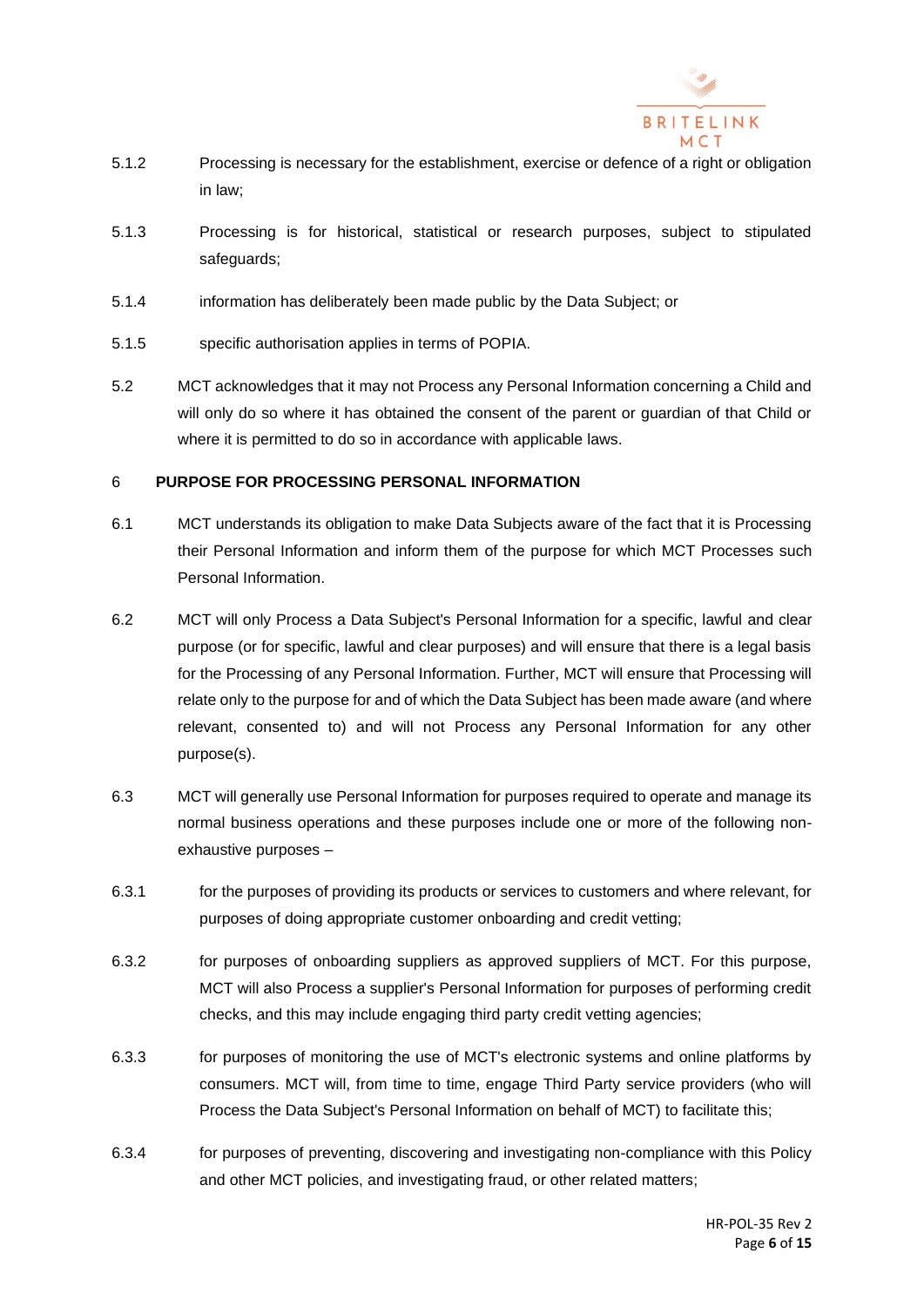

- 6.3.5 in connection with the execution of payment processing functions, including payment of MCT suppliers' invoices;
- 6.3.6 to provide a service to MCT customers in terms of relevant services agreements;
- 6.3.7 for employment-related purposes such as recruitment, administering payroll and carrying out background checks;
- 6.3.8 in connection with internal audit purposes (i.e. ensuring that the appropriate internal controls are in place in order to mitigate the relevant risks, as well as to carry out any investigations where this is required);
- 6.3.9 in connection with external audit purposes. For this purpose, MCT engages external service providers and, in so doing, shares Personal Information of the Data Subjects with third parties;
- 6.3.10 in connection with project management related activities;
- 6.3.11 for purposes of civil contractor management;
- 6.3.12 for purposes of fibre optic network infrastructure installation;
- 6.3.13 for purposes of communicating with the dedicated installation liaison officers on site;
- 6.3.14 for purposes of personal development of staff through training in line with job specification;
- 6.3.15 in order to comply with any applicable law;
- 6.3.16 to contact the Data Subject for direct marketing purposes subject to the provisions of the below sections;
- 6.3.17 in order to respond to customer communications in respect of MCT's products and services;
- 6.3.18 for such other purposes to which the Data Subject may consent from time to time; and
- 6.3.19 for such other purposes as authorised in terms of applicable law.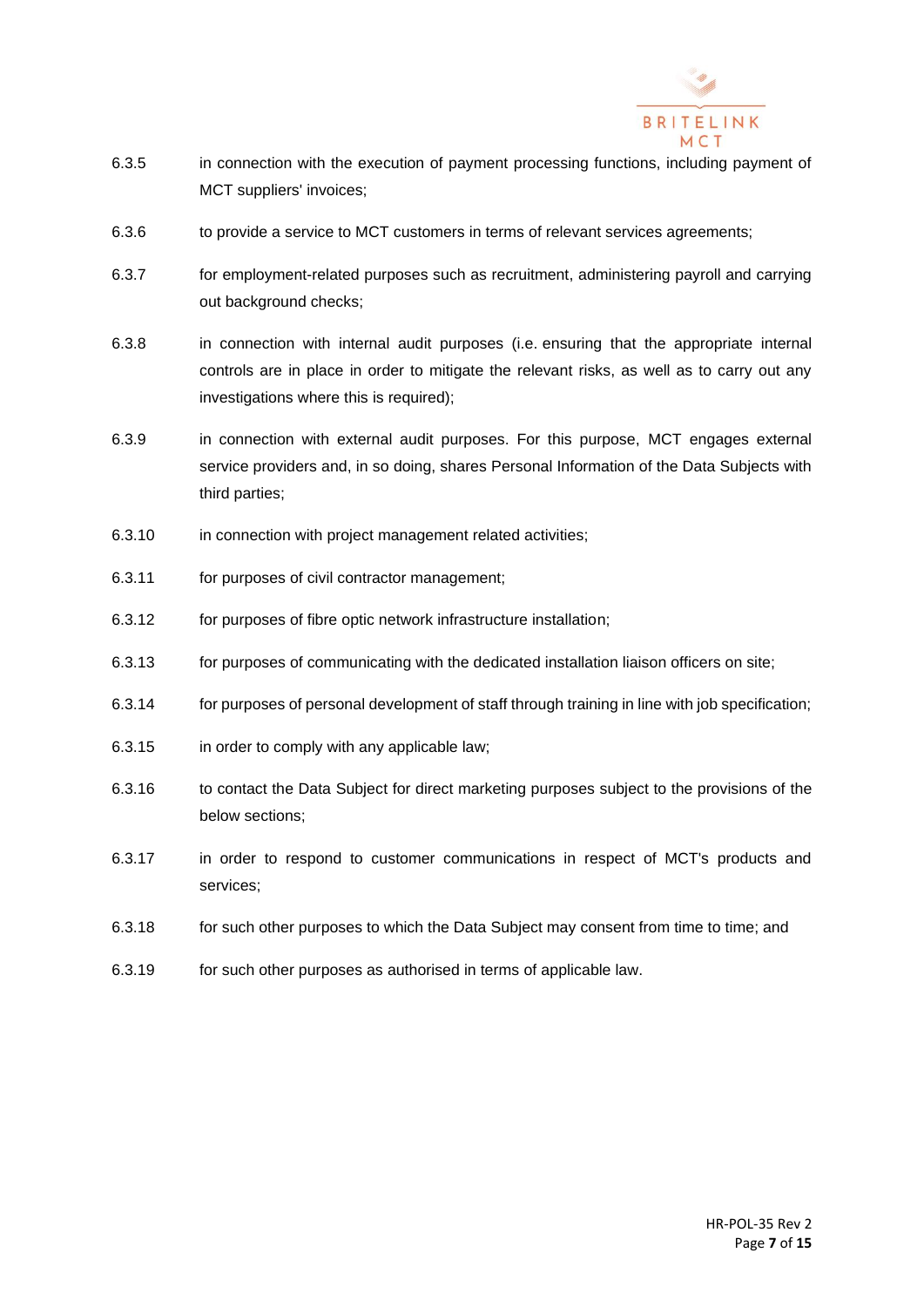

# 7 **PERSONAL INFORMATION OF MCT EMPLOYEES**

7.1 MCT processes the Personal Information of its Employees for employment-related purposes in accordance with the requirements of POPIA and in terms of the MCT's internal policies and procedures.

#### 8 **KEEPING PERSONAL INFORMATION ACCURATE**

- 8.1 MCT will take reasonable steps to ensure that all Personal Information is kept as accurate, complete and up to date as reasonably possible depending on the purpose for which Personal Information is collected or further processed.
- 8.2 MCT may not always expressly request the Data Subject to verify and update his/her/its Personal Information unless this process is specifically necessary.
- 8.3 MCT, however, expects that the Data Subject will notify MCT from time to time in writing of any updates required in respect of his/her/its Personal Information.

# 9 **STORAGE AND PROCESSING OF PERSONAL INFORMATION BY MCT AND THIRD PARTY SERVICE PROVIDERS**

- 9.1 MCT may store your Personal Information in hardcopy format and/or in electronic format using MCT's own secure on-site servers or other internally hosted technology. Your Personal Information may also be stored by Third Parties, via cloud services or other technology, with whom MCT has contracted with, to support MCT's business operations.
- 9.2 MCT's Third Party service providers, including data storage and processing providers, may from time to time also have access to a Data Subject's Personal Information in connection with purposes for which the Personal Information was initially collected to be Processed.
- 9.3 MCT will ensure that such Third Party service providers will process the Personal Information in accordance with the provisions of this Policy, all other relevant internal policies and procedures and POPIA.
- 9.4 These Third Parties do not use or have access to your Personal Information other than for purposes specified by us, and MCT requires such parties to employ at least the same level of security that MCT uses to protect your personal data.
- 9.5 Your Personal Information may be processed in South Africa or another country where MCT, its affiliates and their Third Party service providers maintain servers and facilities and MCT will take steps, including by way of contracts, to ensure that it continues to be protected, regardless of its location, in a manner consistent with the standards of protection required under applicable law.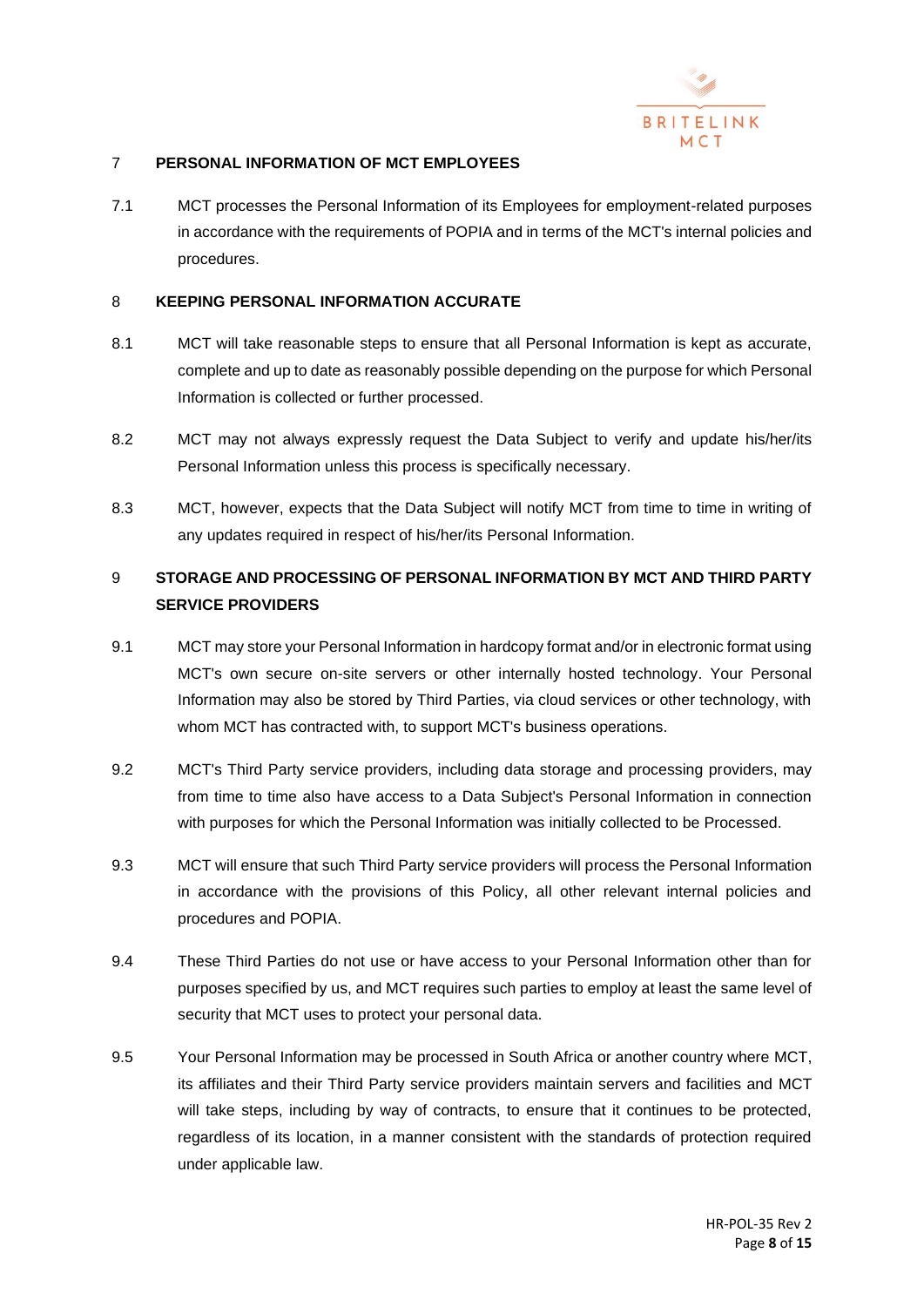

#### 10 **RETENTION OF PERSONAL INFORMATION**

- 10.1 MCT may keep records of the Personal Information it has collected, correspondence, or comments in an electronic or hardcopy file format.
- 10.2 In terms of POPIA, MCT may not retain Personal Information for a period longer than is necessary to achieve the purpose for which it was collected or processed and is required to delete, destroy (in such a way that it cannot be reconstructed) or de-identify the information as soon as is reasonably practicable once the purpose has been achieved. This prohibition will not apply in the following circumstances -
- 10.2.1 where the retention of the record is required or authorised by law;
- 10.2.2 MCT requires the record to fulfil its lawful functions or activities;
- 10.2.3 retention of the record is required by a contract between the parties thereto;
- 10.2.4 the data subject (or competent person, where the data subject is a child) has consented to such longer retention; or
- 10.2.5 the record is retained for historical, research or statistical purposes provided safeguards are put in place to prevent use for any other purpose.

Accordingly, MCT will, subject to the exceptions noted in this Policy, retain Personal Information for as long as necessary to fulfil the purposes for which that Personal Information was collected and/or as permitted or required by applicable law.

- 10.3 Where MCT retains Personal Information for longer periods for statistical, historical or research purposes, MCT will ensure that appropriate safeguards have been put in place to ensure that all recorded Personal Information will continue to be Processed in accordance with this Policy and applicable laws.
- 10.4 Once the purpose for which the Personal Information was initially collected and processed no longer applies or becomes obsolete, MCT will ensure that the Personal Information is deleted, destroyed or de-identified sufficiently so that a person cannot re-identify such Personal Information. In instances where we de-identify your Personal Information, MCT may use such de-identified information indefinitely.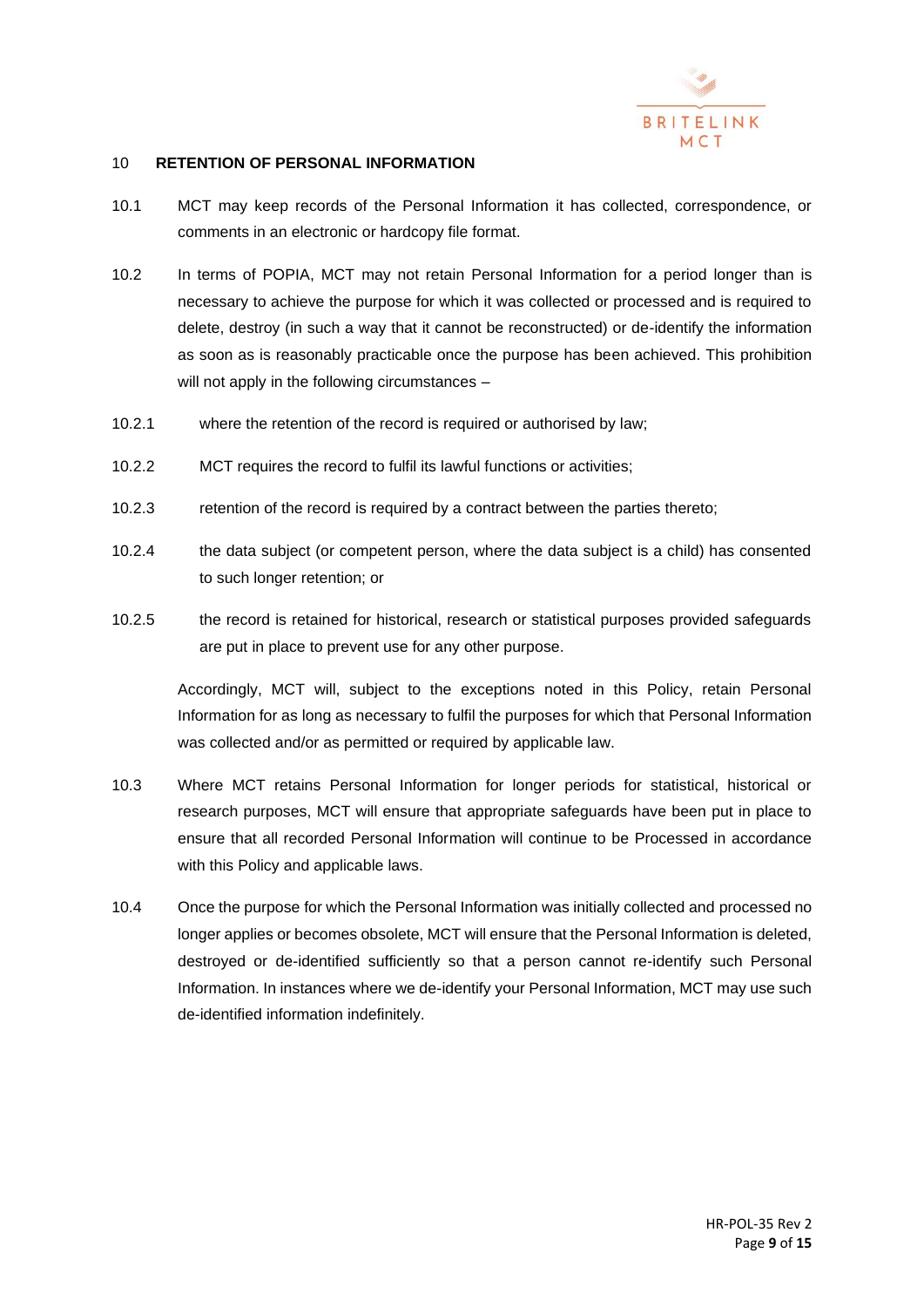

# 11 **FAILURE TO PROVIDE PERSONAL INFORMATION**

- 11.1 Should MCT need to collect Personal Information by law or under the terms of a contract that MCT may have with you, and you fail to provide the personal data when requested, we may be unable to perform the contract we have or are attempting to enter into with you.
- 11.2 In such a case, MCT may have to decline to provide or receive the relevant services, and you will be notified where this is the case.

#### 12 **SAFE-KEEPING OF PERSONAL INFORMATION**

- 12.1 MCT shall preserve the security of Personal Information and strive to take steps to prevent its alteration, loss and damage, or access by non-authorised third parties.
- 12.2 MCT will ensure the security and integrity of Personal Information in its possession or under its control with appropriate, reasonable technical and organisational measures to prevent loss, unlawful access and unauthorised destruction of Personal Information.
- 12.3 MCT has implemented physical, organisational, contractual and technological security measures (having regard to generally accepted information security practices or industry specific requirements or professional rules) to keep all Personal Information secure, including measures protecting any Personal Information from loss or theft, and unauthorised access, disclosure, copying, use or modification. Further, MCT maintains and regularly verifies that the security measures are effective and regularly updates same in response to new risks.

#### 13 **BREACHES OF PERSONAL INFORMATION**

- 13.1 A Data Breach refers to any incident in terms of which reasonable grounds exist to believe that the Personal Information of a Data Subject has been accessed or acquired by any unauthorised person.
- 13.2 A Data Breach can happen for many reasons, which include: (a) loss or theft of data or equipment on which Personal Information is stored; (b) inappropriate access controls allowing unauthorised use; (c) equipment failure; (d) human error; (e) unforeseen circumstances, such as a fire or flood; (f) deliberate attacks on systems, such as hacking, viruses or phishing scams; and/or (g) alteration of Personal Information without permission and loss of availability of Personal Information.
- 13.3 MCT will address any Data Breach in accordance with the terms of POPIA.
- 13.4 MCT will notify the Regulator and the affected Data Subject (unless the applicable law requires that we delay notification to the Data Subject) in writing in the event of a Data Breach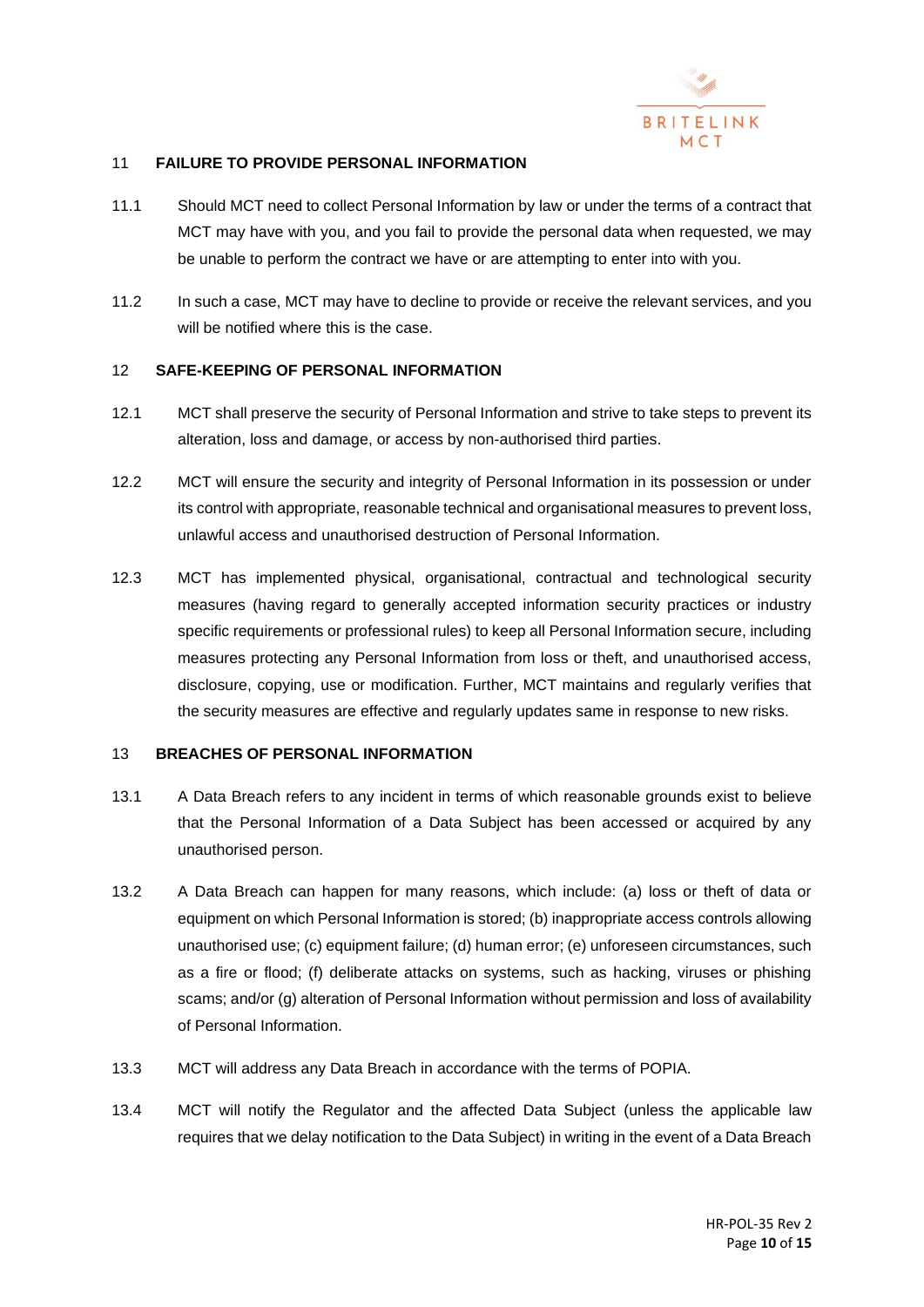

(or a reasonable belief of a Data Breach) in respect of that Data Subject's Personal Information.

13.5 MCT will provide such notification as soon as reasonably possible after it has become aware of any Data Breach in respect of such Data Subject's Personal Information.

# 14 **PROVISION OF PERSONAL INFORMATION TO THIRD PARTY SERVICE PROVIDERS**

- 14.1 MCT may disclose Personal Information to Third Parties and will enter into written agreements with such Third Parties to ensure that they Process any Personal Information in accordance with the provisions of this Policy, and POPIA.
- 14.2 MCT notes that such Third Parties may assist MCT with the purposes listed in paragraph [6.3](#page-5-0) above – for example, service providers may be used, *inter alia*,
- 14.2.1 for data storage;
- 14.2.2 to assist MCT with any fibre installation project;
- 14.2.3 to assist MCT with auditing processes (external auditors); and/or
- 14.2.4 to notify the Data Subjects of any pertinent information concerning MCT.
- 14.3 MCT will disclose Personal Information with the consent of the Data Subject or if MCT is permitted to do so without such consent in accordance with applicable laws.
- 14.4 Further, MCT may also send Personal Information to a foreign jurisdiction outside of the Republic of South Africa, including for Processing and storage by Third Parties or other MCT affiliate companies.
- 14.5 When Personal Information is transferred to a jurisdiction outside of the Republic of South Africa, MCT will obtain the necessary consent to transfer the Personal Information to such foreign jurisdiction or may transfer the Personal Information where MCT is permitted to do so in accordance with the provisions applicable to cross-border flows of Personal Information under POPIA.
- 14.6 The Data Subject should also take note that the Processing of Personal Information in a foreign jurisdiction may be subject to the laws of the country in which the Personal Information is held, and may be subject to disclosure to the governments, courts of law, enforcement or regulatory agencies of such other country, pursuant to the laws of such country.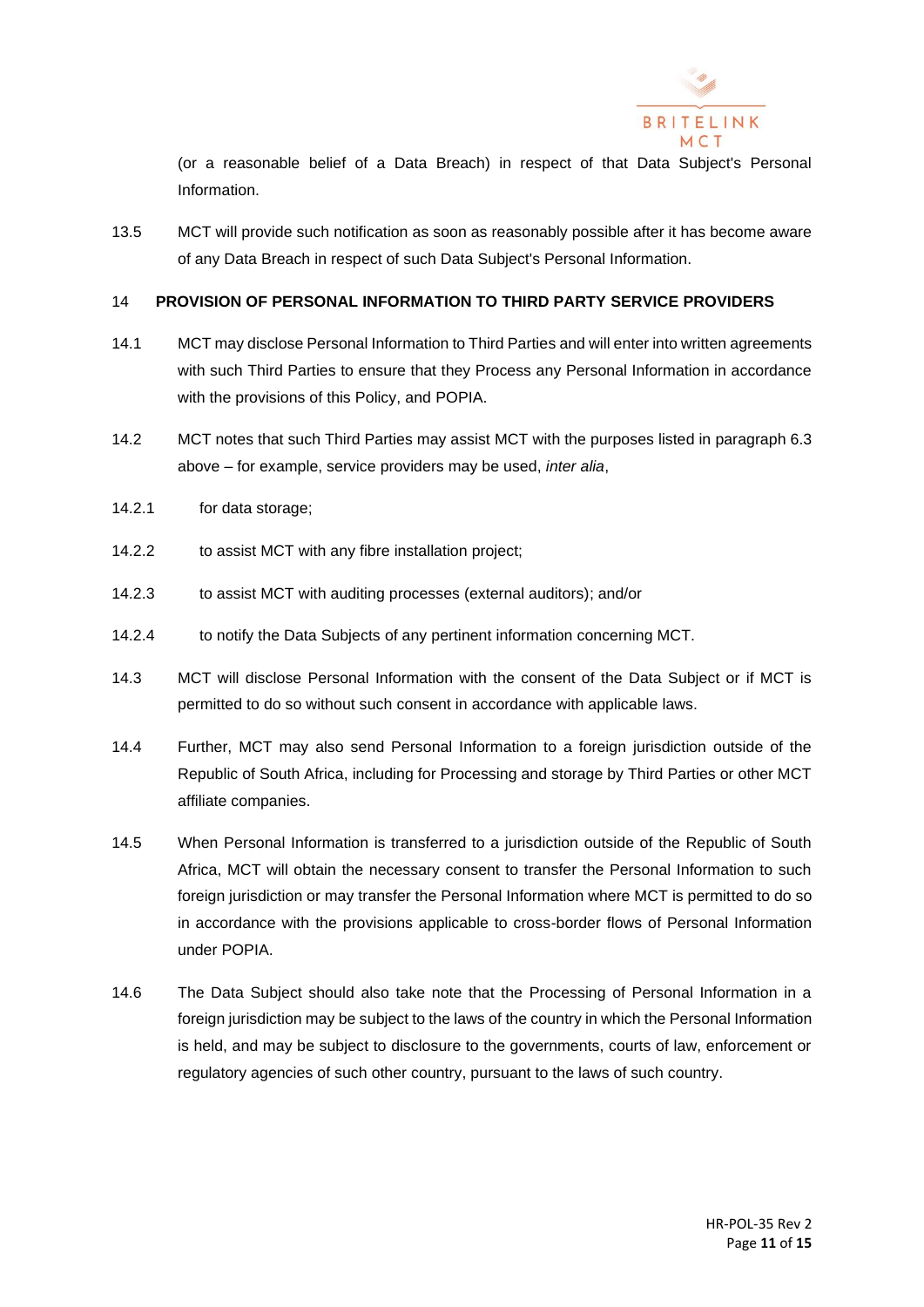

# 15 **USE OF WEBSITE COOKIES**

- 15.1 In the event that our website uses cookies, which are small text files sent by a web server to store on a web browser. They will be used to ensure websites function properly, store user preferences when needed and collect anonymous statistics on website usage.
- 15.2 You may refuse to accept cookies (to the extent applicable) by activating the setting on your browser which allows you to refuse the setting of cookies. However, if you select this setting you may be unable to access certain parts of our website. Unless you have adjusted your browser setting so that it will refuse cookies, our system will issue cookies when you log on to the website. If you accept a "cookie" or fail to deny the use of "cookies", you agree that we may use your personal information collected using "cookies" (subject to the provisions of this Policy). Where you either reject or decline cookies, you are informed that you may not be able to fully experience the interactive features of our website.

#### 16 **ACCESS TO PERSONAL INFORMATION**

- 16.1 POPIA read with the relevant provisions of the Promotion of Access to Information Act, No. 2 of 2000 ("**PAIA**") confers certain access rights on Data Subjects. The MCT PAIA Manual can be found on our website or by emailing a request to **[POPIofficer@mct.co.za](mailto:POPIofficer@mct.co.za)** ("**PAIA Manual**"). These rights include -
- 16.1.1 *a right of access*: a Data Subject having provided adequate proof of identity has the right to: (i) request a Responsible Party to confirm whether any Personal Information is held about the Data Subject; and/or (ii) request from a Responsible Party a description of the Personal Information held by the Responsible Party including information about Third Parties who have or have had access to the Personal Information. A Data Subject may request:
- 16.1.1.1 MCT to confirm, free of charge, whether it holds any Personal Information about him/her/it; and
- 16.1.1.2 to obtain from MCT the record or description of Personal Information concerning him/her/it and any information regarding the recipients or categories of recipients who have or had access to the Personal Information. Such record or description is to be provided: (a) within a reasonable time; and (b) in a reasonable manner and format and in a form that is generally understandable.
- 16.1.2 *a right to request correction or deletion*: a Data Subject may also request the MCT to;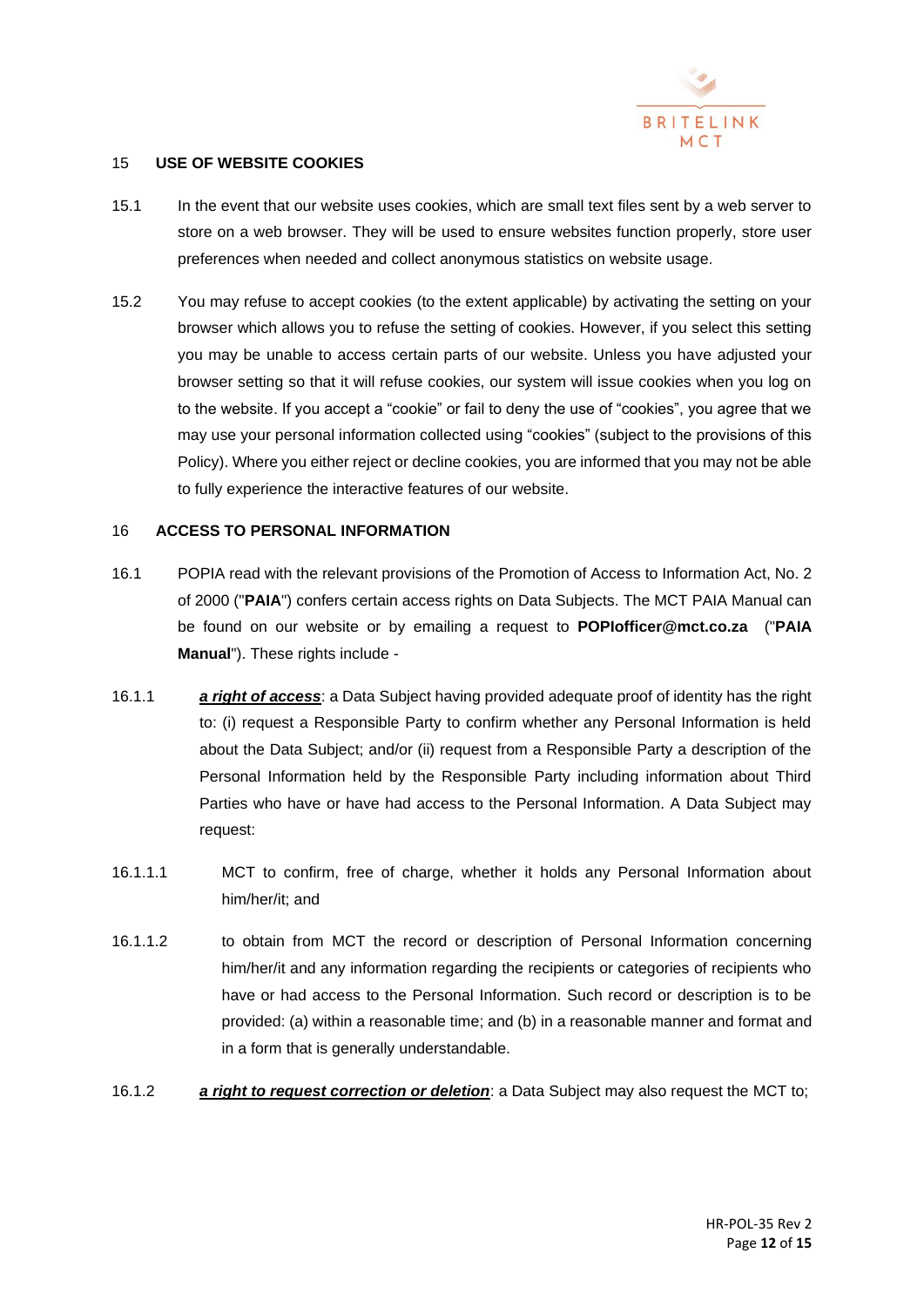

- 16.1.2.1 correct or delete Personal Information about the Data Subject in its possession or under its control that is inaccurate, irrelevant, excessive, out of date, incomplete, misleading or obtained unlawfully; or
- 16.1.2.2 destroy or delete a record of Personal Information about the Data Subject that the MCT is no longer authorised to retain records in terms of POPIA's retention and restriction of records provisions.

On receipt of such a request, MCT is required to, as soon as is reasonably practicable;

- 16.1.2.2.1 correct the information;
- 16.1.2.2.2 delete or destroy the information;
- 16.1.2.2.3 provide the Data Subject with evidence in support of the information; or
- 16.1.2.2.4 where the Data Subject and Responsible Party cannot reach agreement on the request and if the Data Subject requests this, MCT will take reasonable steps to attach to the information an indication that correction has been requested but has not been made;
- 16.1.3 *a right to withdraw consent and to object to processing*: a Data Subject that has previously consented to the Processing of his/her/its Personal Information has the right to withdraw such consent and may do so by providing the MCT with notice to such effect at the address set out in paragraph **Error! Reference source not found.**. Further, a Data Subject may object, on reasonable grounds, to the Processing of Personal Information relating to him/her/it.
- 16.2 Accordingly, MCT may request the Data Subject to provide sufficient identification to permit access to, or provide information regarding the existence, use or disclosure of the Data Subject's Personal Information. Any such identifying information shall only be used for the purpose of facilitating access to or information regarding the Personal Information.
- 16.3 The Data Subject can request in writing to review any Personal Information about the Data Subject that MCT holds including Personal Information that MCT has collected, utilised or disclosed.
- 16.4 MCT shall respond to these requests in accordance with POPIA and PAIA and provide the Data Subject with any such Personal Information to the extent required by law and any of MCT's policies and procedures which apply in terms of the PAIA.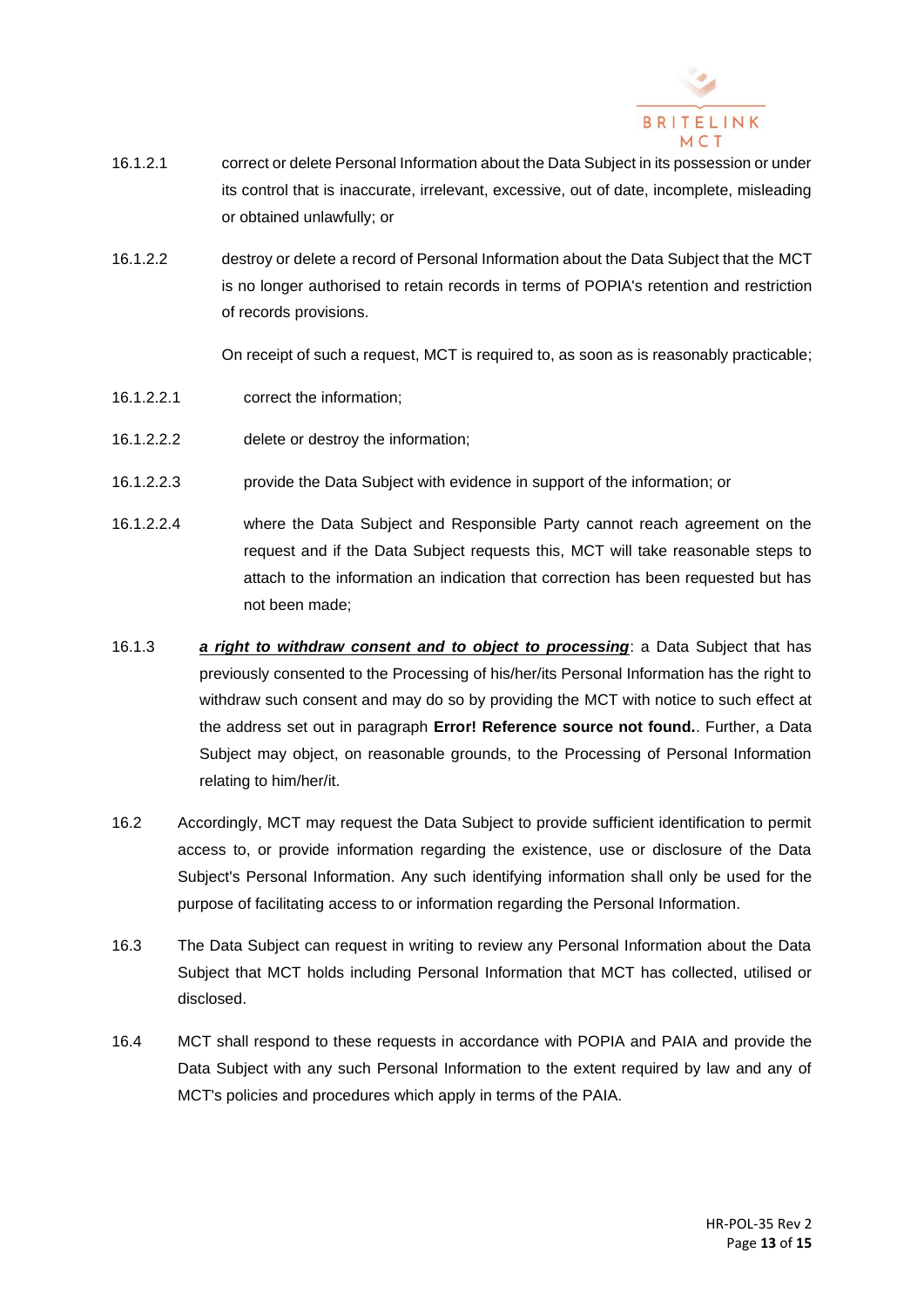

- 16.5 The Data Subject can challenge the accuracy or completeness of his/her/its Personal Information in MCT's records at any time in accordance with the process set out in the PAIA Manual for accessing information.
- 16.6 If a Data Subject successfully demonstrates that their Personal Information in MCT's records is inaccurate or incomplete, MCT will ensure that such Personal Information is amended or deleted as required (including by any Third Parties).
- 16.7 MCT will respond to each written request of a Data Subject not later than 30 days after receipt of such requests. Under certain circumstances, the MCT may, however, extend the original period of 30 days once for a further period of up to 30 days.
- 16.8 A Data Subject has the right to make a complaint to MCT in respect of this time limit by contacting MCT using the contact details provided in paragraph **Error! Reference source not found.** below. The prescribed fees to be paid for copies of the Data Subject's Personal Information are referenced in the PAIA Manual.

# 17 **TIME PERIODS**

- 17.1 MCT will respond to each written request of a Data Subject not later than 30 days after receipt of such requests. Under certain circumstances, MCT may, however, extend the original period of 30 days once for a further period of not more than 30 days.
- 17.2 A Data Subject has the right to make a complaint to MCT in respect of this time limit by contacting MCT using the contact details provided in paragraph **Error! Reference source not found.** below.

# 18 **CHANGES TO THIS POLICY**

- 18.1 MCT reserves the right to make amendments to this Policy from time to time and will use reasonable efforts to notify Data Subjects of such amendments.
- 18.2 The current version of this Policy will govern the respective rights and obligations between you and MCT each time that you access and use our site.

# 19 **COSTS TO ACCESS TO PERSONAL INFORMATION**

The prescribed fees to be paid for copies of the Data Subject's Personal Information are listed the PAIA Manual.

# 20 **CONTACT US**

20.1 All comments, questions, concerns or complaints regarding your Personal Information or this Policy, should be forwarded to our Information Officer .